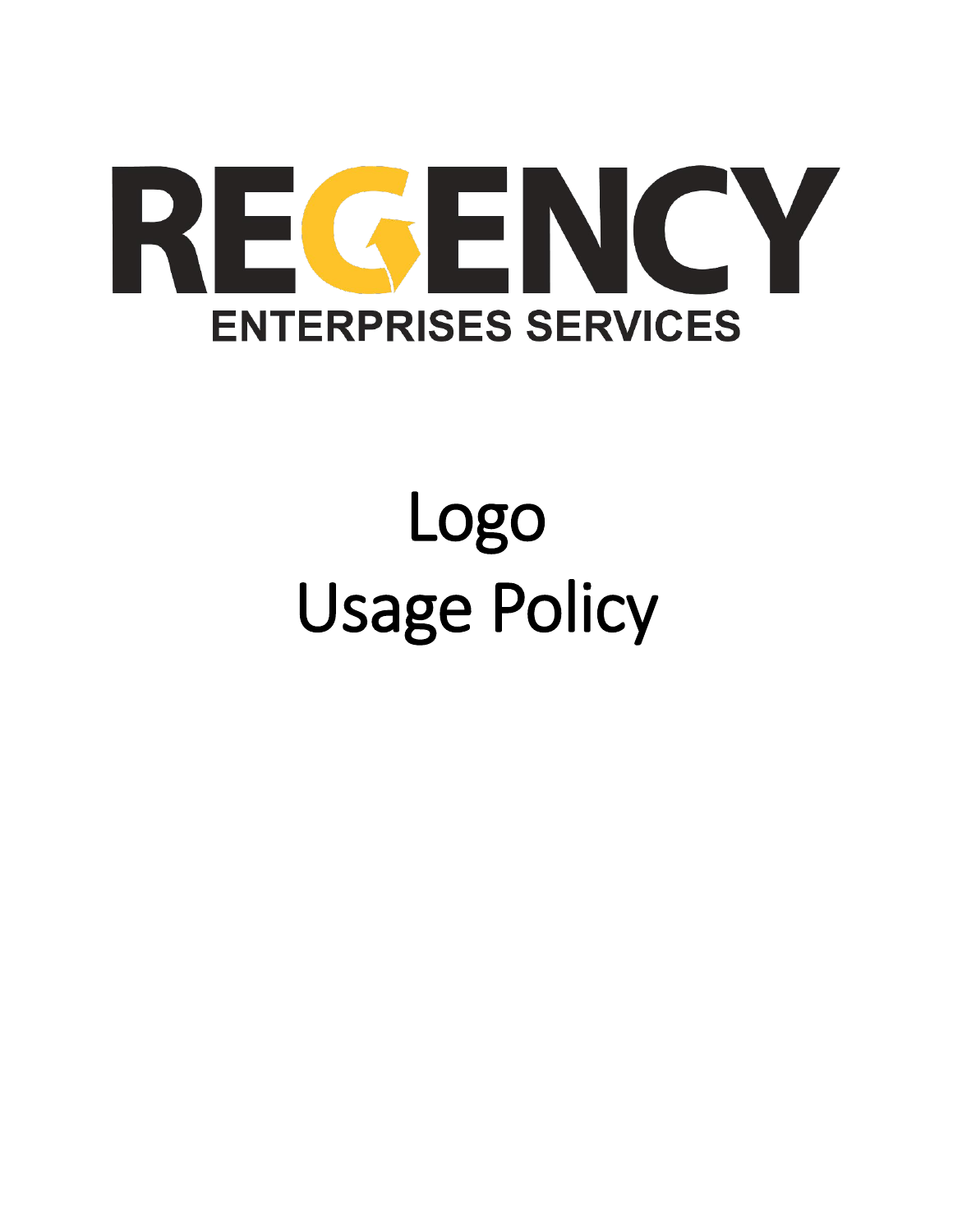## Regency Logo Usage Policy

As the need to address future branding concerns arises, we may cancel, modify, or change the terms of this policy from time to time without notice to you. You, as a Logo user ("you"), are responsible for complying with any modified terms, so please review this policy and become familiar with any modifications we publish. Your use of any Logo implies acceptance of, and agreement with, the terms of this policy. If you do not accept and agree to follow the rules for using the Logos as set out in this policy, you do not have the right to use the Logos and should not use them. Any use of the Logos that does not comply with this policy is not authorized. If you violate the rules set out in this policy, you must cease all use of all Logos, regardless of the uses otherwise allowed in this policy. In addition, Regency reserves the right to revoke its approval of your use of the Logos at any time, unless otherwise agreed in writing with you.

## **Permission is granted to you to use the Logos only on the following conditions. You must comply with all of the following rules when using a Regency Logo:**

- Logos may only be used in marketing or other publicity materials for the benefit of Regency, in the United States or Canada, or otherwise with the permission of Regency.
- Logos may not be used in any confusing way.
	- $\circ$  No Logo may be used in any way that suggests that Regency is affiliated with, sponsors, approves or endorses you, your organization, your websites, your products or your services, unless such a relationship exists.
	- $\circ$  No Logo may be used in any way that mischaracterizes any relationship between you and Regency.
	- $\circ$  Vendors may not use the Logos to advertise Regency or its businesses as clients on vendor websites and promotional pieces without our written permission.
- All Regency Logos are distinctive, designed pieces of graphic artwork. The following usage guidelines must be followed:
	- o Do not modify or alter the Logos
		- Do not change scale, skew or rotate any Logo
		- Do not change the design of any Logo
		- Do not change or vary the colors of any Logo, except that the Logos may be all black or can be reversed out in white.
		- **Avoid screening Logos to less than 100%**
		- Do not shrink any Logo to less than 1" in height
	- $\circ$  Do not combine a Logo with any other design, trademark, graphic, text or other element, including your name, any trademarks or any generic terms.
	- $\circ$  No other design, trademark, text, graphic or other element may be placed closer to a Logo than the height of the tallest letter in the Logo, such as the "E" in REGENCY.
	- $\circ$  Logos may only be placed on solid backgrounds (preferably bright white), and not over an image or pattern, and no artistic effects may be applied.
- No Logo may be used or displayed in any of the following ways: